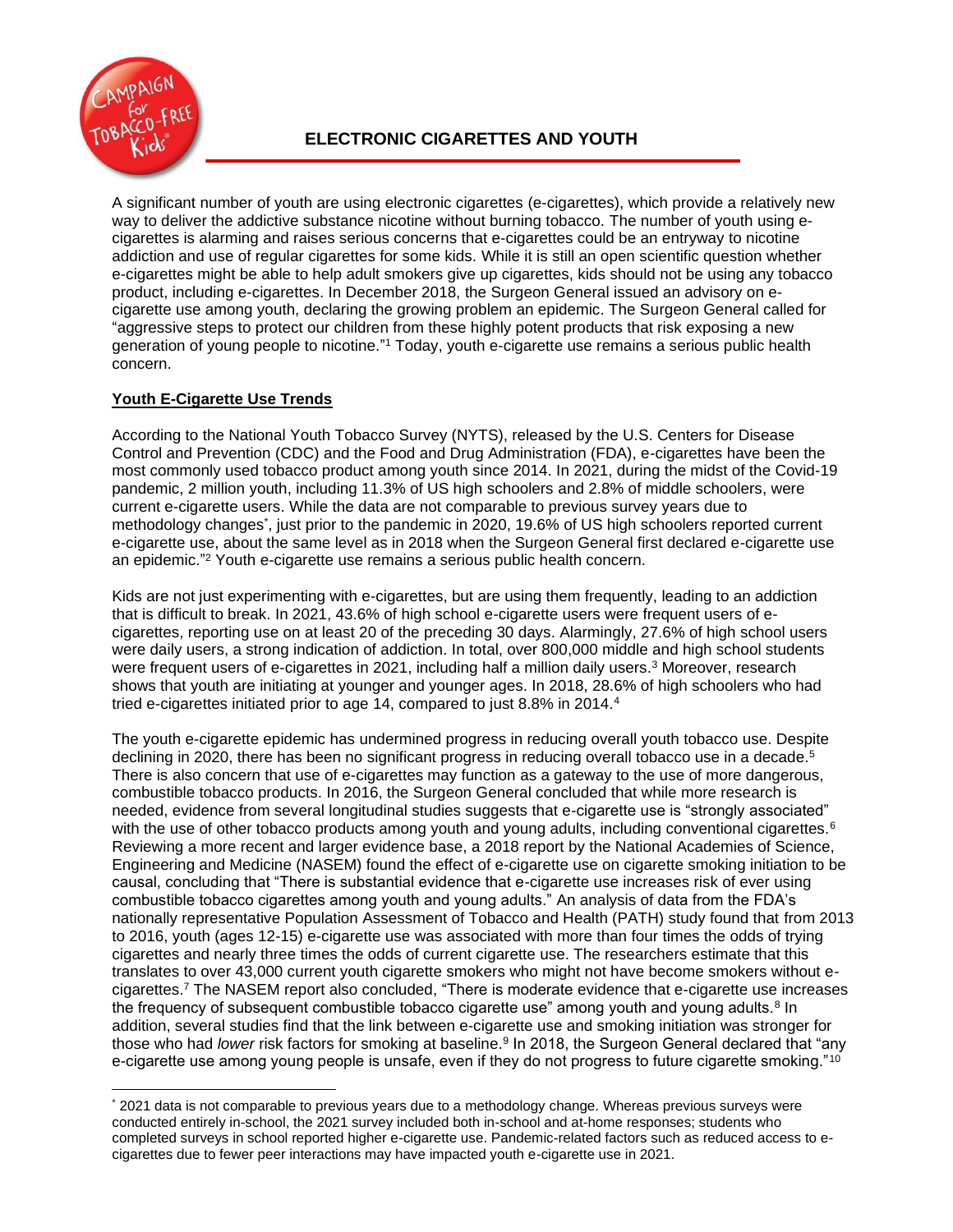### **Flavored E-Cigarettes Attract Youth**

Flavors play a major role in the youth e-cigarette epidemic because they make it easier for new users to initiate use. In addition, many youth perceive flavored tobacco products to be less harmful.<sup>11</sup> The 2016 Surgeon General Report on e-cigarettes concluded that flavors are among the most commonly cited reasons for using e-cigarettes among youth and young adults.<sup>12</sup>

As of 2017, researchers had identified more than 15,500 unique e-cigarette flavors available online.<sup>13</sup> Research shows that flavored products are not only popular among youth, but may play a role in initiation and uptake of tobacco products. The 2021 NYTS found that about 85% of youth e-cigarette users use flavored products. Among high school students who currently used any type of flavored e-cigarette, the most commonly used flavor types were fruit (72.3), candy/desserts/other sweets (33%), mint (30.5%) and menthol (29.8%).<sup>14</sup> Earlier data from the 2016-2017 wave of the PATH study found that 96.1% of 12-17 year olds who had initiated e-cigarette use since the last survey wave started with a flavored product. Additionally, it found that 97% of current youth e-cigarette users had used a flavored e-cigarette in the past month and 70.3% say they use e-cigarettes "because they come in flavors I like."<sup>15</sup> While the methodology is not comparable to the NYTS study, both surveys confirm that flavors are an important reason youth use e-cigarettes.

The e-cigarette epidemic was largely driven by [Juul](https://www.tobaccofreekids.org/assets/factsheets/0394.pdf) and its popular mint and mango flavors. However, Juul has since removed these products from the market, and in February 2020, the FDA restricted some flavors in cartridge-based e-cigarettes, but exempted menthol-flavored e-cigarettes and left flavored eliquids and disposable e-cigarettes widely available in every imaginable flavor. As a result, youth use of these exempted products has grown substantially. [Disposable e-cigarettes](https://www.tobaccofreekids.org/assets/factsheets/0411.pdf) like Puff Bar have surged in popularity among youth due to the wide array of flavors—like strawberry, cotton candy, and mint—that are now prohibited in cartridge systems. Among high school current e-cigarette users, use of disposable e-cigarettes increased by 1,000% from 2019 to 2020 (from 2.4% to 26.5%). In 2021,\* 55.8% of high school e-cigarette users reported using disposable e-cigarettes.<sup>16</sup> Among current youth users of flavored disposable e-cigarettes, the most commonly used flavor type is fruit (78.7%), followed by candy/desserts/other sweets (32.3%).<sup>17</sup> Puff Bar is now the most popular e-cigarette brand among high school e-cigarette users (26.1%), followed by Vuse (10.8%), SMOK (9.6%), JUUL (5.7%) and Suorin (2.3%).<sup>18</sup>

#### **Youth Access to E-Cigarettes**

While tremendous progress had been made in reducing youth access to cigarettes, research shows that e-cigarettes are significantly easier for underage youth to purchase than cigarettes. Underage purchase attempts of vaping products are 35% less likely to trigger an ID request and 42% more likely to result in a sales violation, compared to purchase attempts for cigarettes.<sup>19</sup> According to the 2021 Monitoring the Future Survey, over half (54.6%) 10<sup>th</sup> grade students say that it would be easy to get vaping devices.<sup>20</sup>

While most high school e-cigarette users report getting their e-cigarettes from social sources, some underage minors are also able to buy their own e-cigarettes. According to the 2021 NYTS, 22.2% of high school e-cigarette users report buying e-cigarettes from a vape or tobacco shop in the past month and 17.7% reported buying them from a gas station or convenience store. <sup>21</sup> A study in *JAMA Pediatrics* found that in California, e-cigarette sales to minors violations are significantly higher in tobacco and vape shops than any other type of retailer, with 44.7% selling to underage buyers.<sup>22</sup>

In 2015, 80% of tobacco retailers sold e-cigarettes (an increase from 72% in 2014); e-cigarette sales and use data suggest availability has likely continued to increase in recent years.<sup>23</sup> With nearly half of adolescents visiting a convenience store at least once a week,<sup>24</sup> the chance a kid will have easy access to an e-cigarette retailer is high. Stanford researchers found that in 30 large U.S. cities, an average of 62.6% of public schools are within 1,000 feet (about 2 city blocks) of a tobacco retailer and 70% of city residents live within a half mile (about a 10 minute walk) from a tobacco retailer.<sup>25</sup>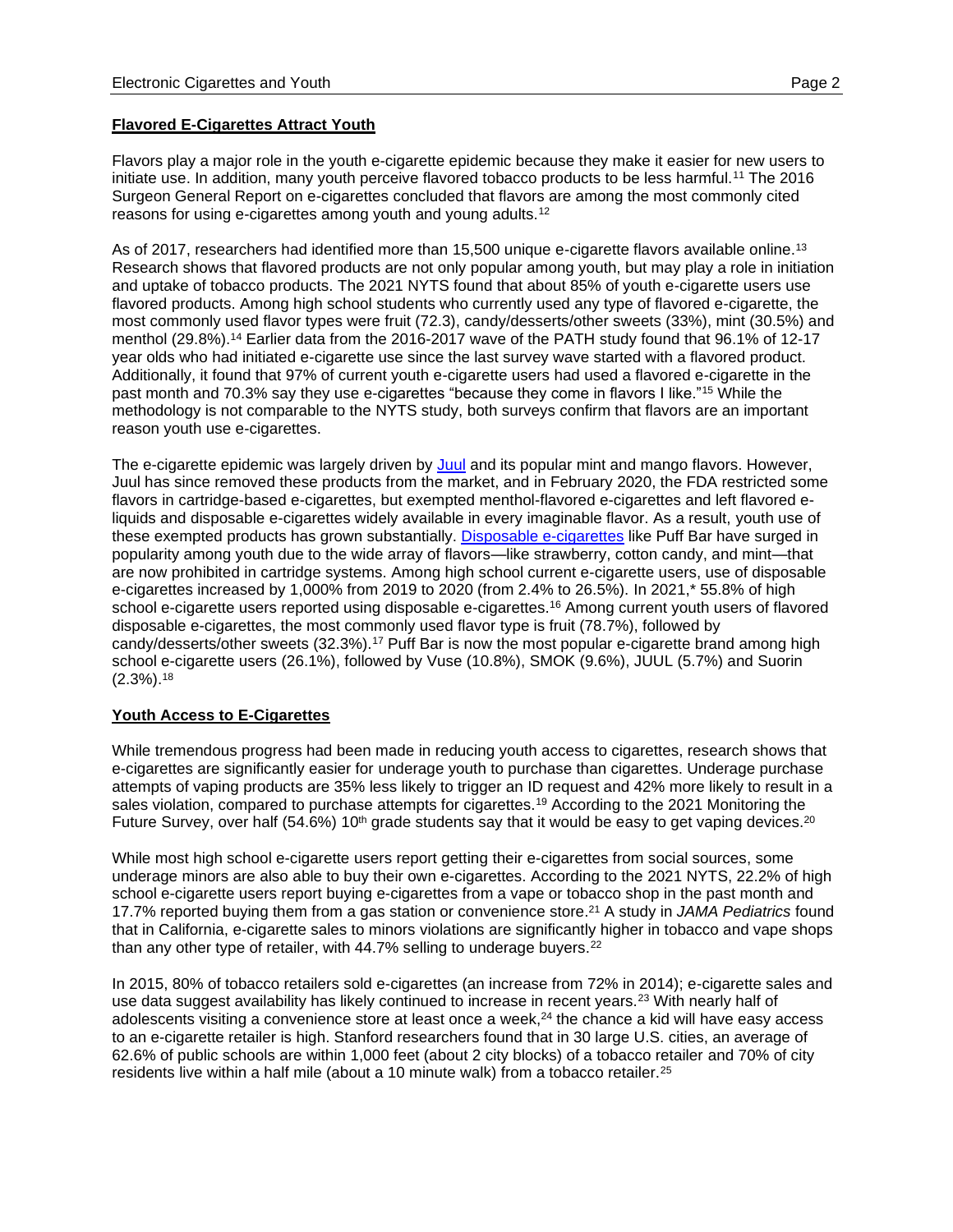### **E-Cigarette Marketing Reaches and Appeals to Youth**

The Surgeon General concluded that, "Themes in e-cigarette marketing, including sexual content and customer satisfaction, are parallel to themes and techniques that have been found to be appealing to youth and young adults in conventional cigarette advertising and promotion."*<sup>26</sup>* Similarly, a 2014 Congressional report provided detailed evidence that e-cigarette manufacturers resurrected the marketing practices used by tobacco companies for decades to attract kids to smoking.<sup>27</sup> By mimicking the tobacco industry's strategies, including celebrity endorsements, slick TV and magazine advertisements, and sports and music sponsorships, e-cigarette advertising has effectively reached youth and young adults.

The 2021 NYTS found that 70.3% of middle and high school students—17.77 million youth—had been exposed to e-cigarette advertisements from at least one source. <sup>28</sup> The investment in e-cigarette marketing has been coupled with an increase in use among youth and young adults. A 2016 study in *Pediatrics*, analyzing 2014 NYTS data, found that exposure to e-cigarette advertising is associated with current e-cigarette use among youth and that greater exposure to e-cigarette advertising is associated with higher odds of use.<sup>29</sup>

Studies of e-cigarette marketing expenditures found dramatic increases in the early years.<sup>30</sup> The U.S. Federal Trade Commission (FTC) documented a more than tripling in advertising and promotion spending by e-cigarette companies in four years, from \$197.8 million in 2015 to \$643.6 million in 2018 (most recent available).<sup>31</sup>

While cigarette advertising has been absent from TV and radio since 1971, spending on television advertising for e-cigarettes, which was \$18.8 million in 2015, declined to \$13.7 million in 2016 and \$6.0 million in 2017, before increasing to \$7.6 million in 2018. This category includes advertising on broadcast, cable, and satellite television channels, Internet television (e.g., Hulu, Netflix, Amazon Prime), and webisodes, but does not include product placement.<sup>32</sup> A study in *Pediatrics* found that from 2011 to 2013, exposure of youth aged 12-17 to e-cigarette advertisements on TV increased by 256%.<sup>33</sup> This same study estimated that e-cigarette advertisements may have reached an audience of up to 24 million youth. Research shows that these ads are effective—a randomized trial exposing adolescent e-cigarette nonusers to such ads showed that they led to  $50\%$  higher intentions to use e-cigarettes.<sup>34</sup>

E-cigarette companies market extensively on product websites and maintain a strong presence on social media sites popular among youth, like Facebook, YouTube, Instagram, and Twitter.<sup>35</sup> In 2018, e-cigarette companies spent \$577,285 on social media marketing and another \$4.3 million on endorsements from celebrities, influencers, brand ambassadors, and others often appearing on social media.<sup>36</sup> One study found nearly 74,000 tweets about e-cigarettes in just a two month period, most of which were sent by a few commercial enterprises.<sup>37</sup> In 2021, 3.1 million youth who used social media reporting seeing ecigarette-related content daily, and 4.5 million reported seeing that type of content weekly.<sup>38</sup>

E-cigarette manufacturers have also placed ads on search engines and websites that focus on music, entertainment, and sports, which often have substantial youth and young adult audiences.<sup>39</sup> In 2018, ecigarette companies spent \$22.3 million on internet and digital advertising, more than three times what they spent in 2015. The companies rarely take steps to effectively prevent access to this advertising by minors, as evidenced by data from the 2021 NYTS, which found that 36% of high school students had been exposed to e-cigarette advertisements online.

A study analyzing Juul marketing noted that Juul was one of the first major e-cigarette brands to rely heavily on social media to market and promote its products. The study found that Juul's initial marketing expenditures in traditional channels were modest compared to competing brands, and that these expenditures decreased as the brand increased content and received more promotion on social media channels like Instagram and Twitter.<sup>40</sup>

In addition, youth are exposed to e-cigarette marketing at the point of sale. In 2018, e-cigarette companies spent 72.1 percent (\$464 million) of their total advertising and promotion expenditures on price discounts, point-of-sale advertising, coupons, and payments to ensure prime retail space.<sup>41</sup> Consequently, it's no surprise that retail stores are the most common source of exposure to e-cigarette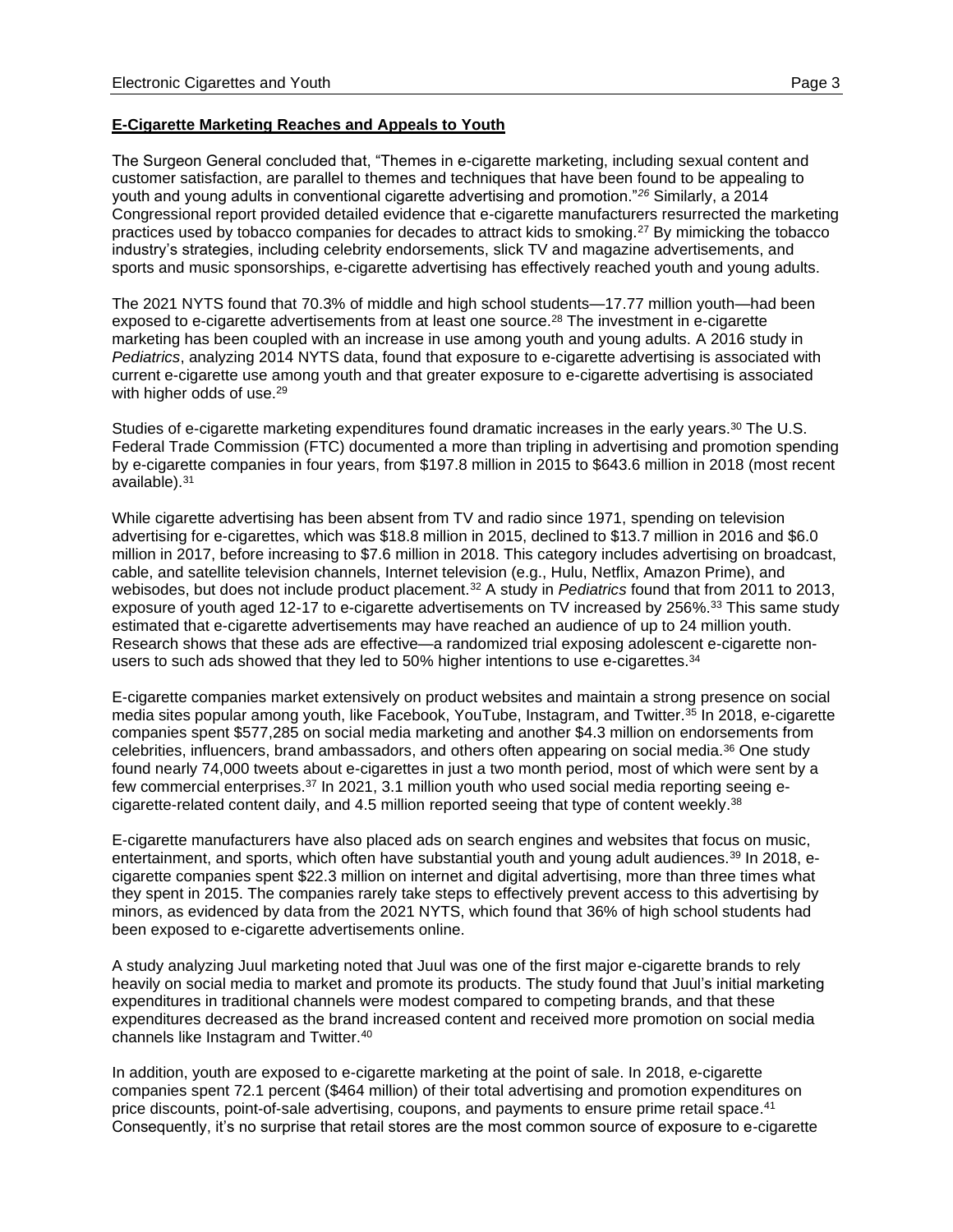marketing among youth: 58.7% of middle and high school students—14.37 million youth—reported marketing exposure in retail stores in 2021. 42

Consistent with research on marketing of other tobacco products, studies have found that e-cigarettes are often stocked near kid-friendly products like candy. A national study found that in 2015, 20% of ecigarette retailers had e-cigarettes displayed near candy, gum, soda, or ice cream.<sup>43</sup> Another study of ecigarette retailers in North Carolina found that 13.6% stocked e-cigarettes next to candy and 14.8% stocked them next to cessation aids, sending mixed messages to consumers about the health risks of ecigarettes.<sup>44</sup>

Other tactics used by e-cigarette manufacturers to reach youth have included magazine ads that reach youth audiences; sponsorships and free samples at youth-oriented events such as auto races and music festivals; celebrity spokespeople who depict e-cigarette smoking as glamorous; and sweet, kid-friendly flavors.

## **Health and Public Health Concerns**

Under the right circumstances, e-cigarettes could benefit public health if they help significantly reduce the number of people who use conventional cigarettes and die of tobacco-related disease. However, these benefits must be weighed against the current epidemic of use among youth. As the Surgeon General stated in a 2020 report, "The potential benefit of e-cigarettes for cessation among adult smokers cannot come at the expense of escalating rates of use of these products by youth."<sup>45</sup>

Many questions remain about the long-term health effects of these products and their effectiveness in helping smokers quit.<sup>46</sup> While we have much to learn about these new products, the evidence is already clear that it is unsafe for young people to use e-cigarettes or any other product containing nicotine.

As stated by the Surgeon General, "E-cigarette use poses a significant – and avoidable – health risk to young people in the United States. Besides increasing the possibility of addiction and long-term harm to brain development and respiratory health, ecigarette use is associated with the use of other tobacco products that can do even more damage to the body."<sup>47</sup>

*Poisoning and Exposure to Liquid Nicotine***.** Delivered in high doses, nicotine can be lethal. The Surgeon General's report and the NASEM report both found that contact with e-liquids can cause adverse health effects and ingesting e-liquids can lead to death.<sup>48</sup> Exposure to liquid nicotine found in e-cigarettes has resulted in thousands of calls to poison control centers, peaking in 2019,

**Number of calls to poison control**  Number of calls to poison control **centers involving exposures to e-**centers involving exposures to e**cigarette devices and liquid nicotine.\*** cigarette devices and liquid nicotine

| 2011                                                                       | 269   |
|----------------------------------------------------------------------------|-------|
| 2012                                                                       | 459   |
| 2013                                                                       | 1,540 |
| 2014                                                                       | 4,011 |
| 2015                                                                       | 3,733 |
| 2016                                                                       | 2,899 |
| 2017                                                                       | 2,470 |
| 2018                                                                       | 3,139 |
| 2019                                                                       | 5,356 |
| 2020                                                                       | 3,832 |
| 2021*                                                                      | 5,303 |
| Through Feb. 2022*                                                         | 831   |
| * Preliminary data, as poison centers<br>continue to update their reports. |       |

according to the American Association of Poison Control Centers (AAPCC).<sup>49</sup> To begin to address the poisoning risk that e-cigarettes and liquid nicotine pose to young children, in 2016 Congress passed the Child Nicotine Poisoning Prevention Act, which gave the Consumer Product Safety Commission authority to enforce child resistant packaging standards for e-cigarette products. This law went into effect in July 2016.

*E-cigarette ingredients and constituents.* There is insufficient research on the long-term effects of using e-cigarettes, which involves regular inhalation of nicotine, glycerin or some other solvent, and other additives.<sup>50</sup> According to the Surgeon General, "E-cigarette aerosol is not harmless. It can contain harmful and potentially harmful constituents, including nicotine."<sup>51</sup> The nicotine present in e-cigarette aerosol is absorbed by users and bystanders.<sup>52</sup> Studies have found other chemicals and toxins present in some ecigarettes, including formaldehyde, acrolein, volatile organic compounds like toluene, tobacco-specific nitrosamines, and metals like nickel and lead.<sup>53</sup> These compounds are generally present at levels much lower than in cigarette smoke, although the compounds themselves are found on FDA's list of harmful or potentially harmful substances.<sup>54</sup> A study of current adolescent e-cigarette users and dual users (ecigarettes and cigarettes) found significantly higher levels of volatile organic compounds, some of which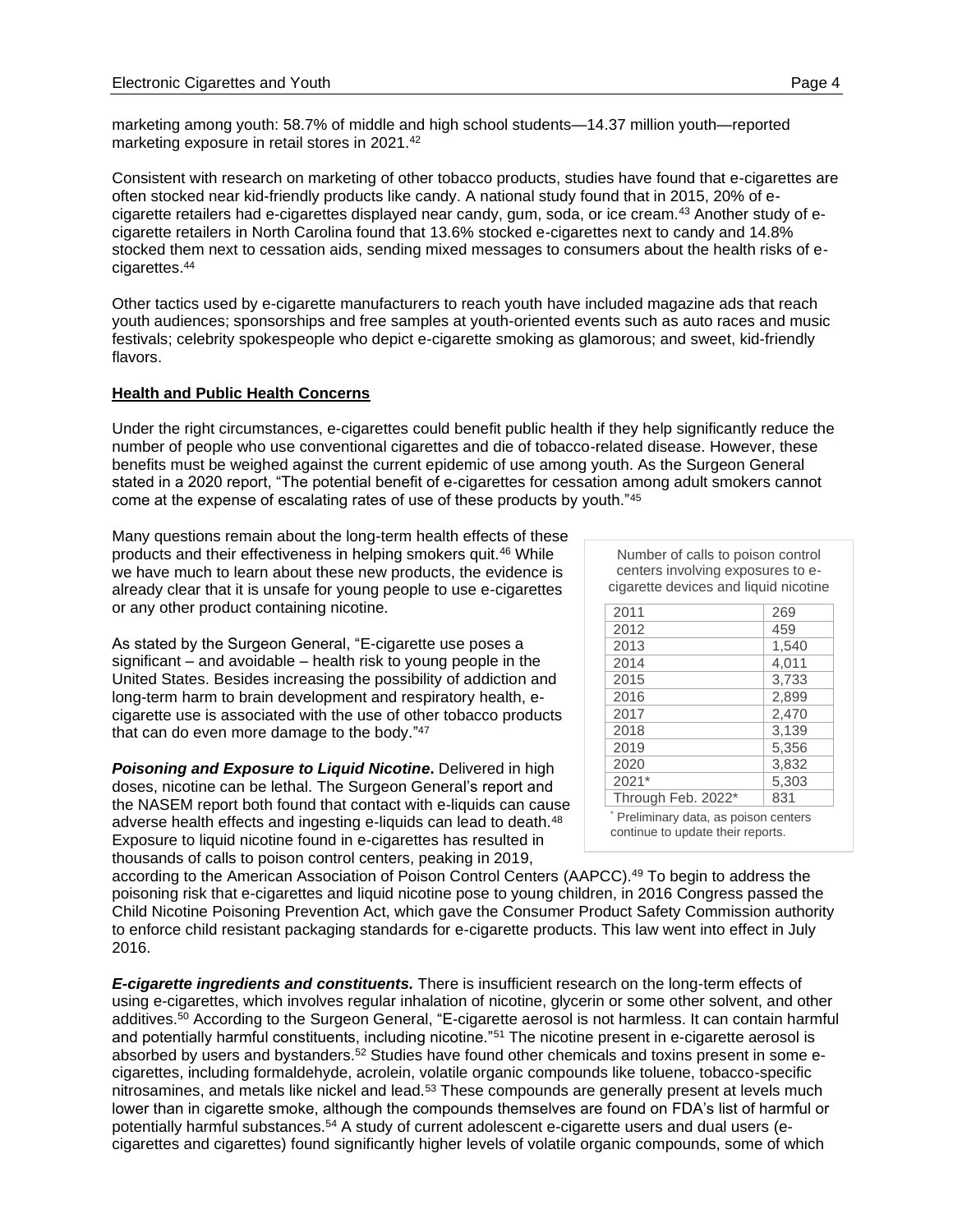are carcinogenic, in those users compared to non-users.<sup>55</sup> Of note, similar levels of some these compounds were found in users of non-nicotine e-cigarettes, increasing the concern that even nonnicotine e-cigarettes increases exposure to harmful chemicals.<sup>56</sup> Because FDA has just begun to regulate e-cigarettes, which are available in hundreds of different brands<sup>57</sup>, there is no way for consumers to know for sure yet what is in the products or the aerosol.<sup>58</sup>

In addition, while some of the other substances, such as flavorings, used in e-cigarettes might be labeled as "generally recognized as safe," some researchers as well as the organization primarily responsible for granting that designation<sup>59</sup> have noted that it applies to ingestion, not for other exposures such as inhalation. The NASEM report committee expressed concern about flavor additives because even to-date, they "have not been widely tested for sensitizing, toxic, or irritating potency."<sup>60</sup> In its 2016 report, the Surgeon General stated that, "while some of the flavorings used in e-cigarettes are generally recognized as safe for ingestion as food, the health effects of their inhalation are generally unknown" and noted that some of the flavorings found in e-cigarettes have been shown to cause serious lung disease when inhaled.<sup>61</sup> An article in the *Journal of the American Medical Association* raised concerns that the chemical flavorings found in some e-cigarettes and e-liquids could cause respiratory damage when the e-cigarette aerosol is inhaled deeply into the lungs.<sup>62</sup>

*Impact of Nicotine.* E-cigarettes and refill liquids contain widely varying levels of nicotine, and the nicotine delivered through the aerosol can also vary depending on the device characteristics and user practices.<sup>63</sup> While e-cigarettes can be used for non-nicotine products, including marijuana, more than two-thirds of youth e-cigarette users report using e-cigarettes exclusively for nicotine-containing products.<sup>64</sup> Nicotine is a highly addictive drug that can have lasting damaging effects on adolescent brain development and has been linked to a variety of adverse health outcomes for the developing fetus.<sup>65</sup> Nicotine also impacts the cardiovascular system.<sup>66</sup> The Surgeon General concluded that, "The use of products containing nicotine poses dangers to youth, pregnant women, and fetuses. The use of products containing nicotine in any form among youth, including in e-cigarettes, is unsafe."<sup>67</sup>

#### *Campaign for Tobacco-Free Kids, April 18 , 2022 / Laura Bach*

<sup>6</sup> HHS, *E-Cigarette Use Among Youth and Young Adults. A Report of the Surgeon General*. Atlanta, GA: U.S. Department of Health and Human Services, Centers for Disease Control and Prevention, National Center for Chronic Disease Prevention and Health Promotion, Office on Smoking and Health, 2016. See also, Leventhal, AM, et al., "Association of Electronic Cigarette Use With Initiation of Combustible Tobacco Product Smoking in Early Adolescence," *Journal of the American Medicine Association*, 314(7): 700-707, 2015. Wills, Thomas A, et al., "Longitudinal study of e-cigarette use and onset of cigarette smoking among high school students in Hawaii," Tobacco Control, published online first January 25, 2016. Wills, TA, et al., "E-cigarette use is differentially related to smoking onset among lower risk adolescents," *Tobacco Control*, published online August 19, 2016. Barrington-Trimis, JL, et al., "E-Cigarettes and Future Cigarette Use," *Pediatrics*, 138(1), published online July 2016.

<sup>1</sup> Office of the Surgeon General, "Surgeon General's Advisory on E-Cigarette Use Among Youth," December 18, 2018, [https://e](https://e-cigarettes.surgeongeneral.gov/documents/surgeon-generals-advisory-on-e-cigarette-use-among-youth-2018.pdf)[cigarettes.surgeongeneral.gov/documents/surgeon-generals-advisory-on-e-cigarette-use-among-youth-2018.pdf.](https://e-cigarettes.surgeongeneral.gov/documents/surgeon-generals-advisory-on-e-cigarette-use-among-youth-2018.pdf) 

<sup>&</sup>lt;sup>2</sup> Office of the Surgeon General, "Surgeon General's Advisory on E-Cigarette Use Among Youth," December 18, 2018, [https://e](https://e-cigarettes.surgeongeneral.gov/documents/surgeon-generals-advisory-on-e-cigarette-use-among-youth-2018.pdf)[cigarettes.surgeongeneral.gov/documents/surgeon-generals-advisory-on-e-cigarette-use-among-youth-2018.pdf.](https://e-cigarettes.surgeongeneral.gov/documents/surgeon-generals-advisory-on-e-cigarette-use-among-youth-2018.pdf) 

<sup>3</sup> Park-Lee, E, et al., "E-Cigarette Use Among Middle and High School Students—National Youth Tobacco Survey, 2021," *MMWR*, 70(39): 1387-1389, October 1, 2021[, https://www.cdc.gov/mmwr/volumes/70/wr/pdfs/mm7039a4-H.pdf.](https://www.cdc.gov/mmwr/volumes/70/wr/pdfs/mm7039a4-H.pdf)

<sup>4</sup> Evans-Polce, R, et al., "Trends in E-Cigarette, Cigarette Cigar, and Smokeless Tobacco Use Among US Adolescent Cohorts, 2014-2018," *American Journal of Public Health*, 110(2): 163-165, 2020.

<sup>5</sup> Gentzke, A, et al., "Tobacco Product Use Among Middle and High School Students—United States, 2020," *MMWR* 69(50): 1881-1888, December 18, 2020, [https://www.cdc.gov/mmwr/volumes/69/wr/pdfs/mm6950a1-H.pdf.](https://www.cdc.gov/mmwr/volumes/69/wr/pdfs/mm6950a1-H.pdf)

<sup>6</sup> Barrington-Trimis, JL, et al., "E-Cigarettes and Future Cigarette Use," *Pediatrics*, 138(1), published online July 2016. Wills, TA, et al., "Ecigarette use is differentially related to smoking onset among lower risk adolescents," *Tobacco Control*, published online August 19, 2016. <sup>7</sup> Berry, KM, et al., "Association of Electronic Cigarette Use with Subsequent Initiation of Tobacco Cigarettes in US Youths," *JAMA Network Open*, 2(2), published online February 1, 2019.

<sup>8</sup> National Academies of Sciences, Engineering, and Medicine. 2018. *Public health consequences of e-cigarettes*. Washington, DC: The National Academies Press[. http://nationalacademies.org/hmd/Reports/2018/public-health-consequences-of-e-cigarettes.aspx.](http://nationalacademies.org/hmd/Reports/2018/public-health-consequences-of-e-cigarettes.aspx)

<sup>9</sup> Barrington-Trimis, JL, et al., "E-Cigarettes and Future Cigarette Use," *Pediatrics*, 138(1), published online July 2016. Wills, TA, et al., "Ecigarette use is differentially related to smoking onset among lower risk adolescents," *Tobacco Control*, published online August 19, 2016. Berry, KM, et al., "Association of Electronic Cigarette Use with Subsequent Initiation of Tobacco Cigarettes in US Youths," *JAMA Network Open*, 2(2), published online February 1, 2019.

<sup>&</sup>lt;sup>10</sup> Office of the Surgeon General, "Surgeon General's Advisory on E-Cigarette Use Among Youth," December 18, 2018, [https://e](https://e-cigarettes.surgeongeneral.gov/documents/surgeon-generals-advisory-on-e-cigarette-use-among-youth-2018.pdf)[cigarettes.surgeongeneral.gov/documents/surgeon-generals-advisory-on-e-cigarette-use-among-youth-2018.pdf.](https://e-cigarettes.surgeongeneral.gov/documents/surgeon-generals-advisory-on-e-cigarette-use-among-youth-2018.pdf)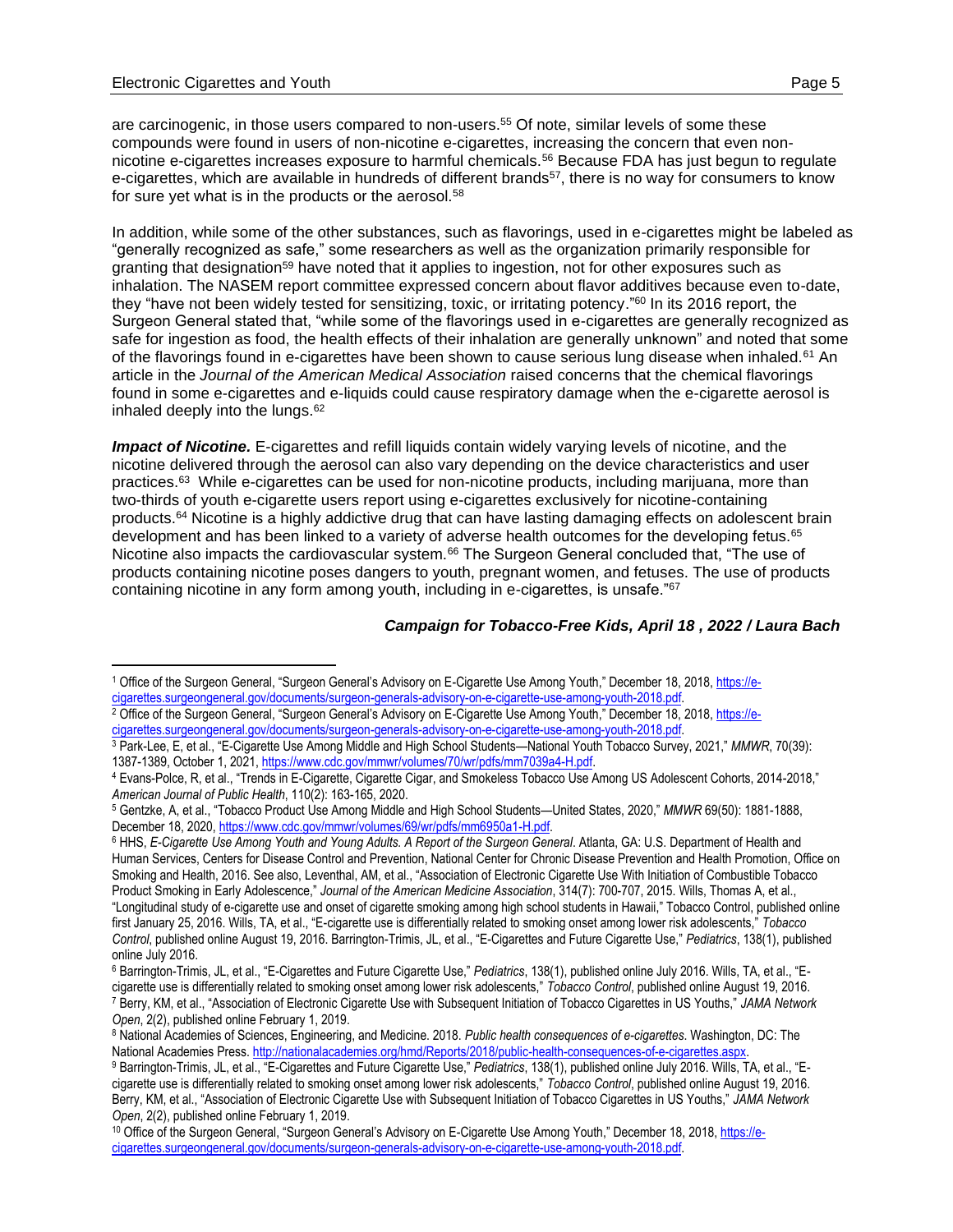<sup>11</sup> Huang, L.-L., et al., "Impact of Non-menthol Flavours in Tobacco Products on Perceptions and Use Among Youth, Young Adults and Adults: A Systematic Review," *Tobacco Control*, 26(6):709-719, 2017. Kowitt, S.D., et al., "Perceptions and Experiences With Flavored Non-Menthol Tobacco Products: A Systematic Review of Qualitative Studies," *International Journal of Environmental Research and Public Health*,

14(4):338, 2017. Pepper, JK, et al., "Adolescents' interest in trying flavoured e-cigarettes," *Tobacco Control*, 25: ii62-ii66, published online September 15, 2016. Dai, H, et al., "Flavored electronic cigarette use and smoking among youth," *Pediatrics*, 138(6): November 2016. <sup>12</sup> HHS, *E-Cigarette Use Among Youth and Young Adults. A Report of the Surgeon General*. Atlanta, GA: U.S. Department of Health and Human Services, Centers for Disease Control and Prevention, National Center for Chronic Disease Prevention and Health Promotion, Office on Smoking and Health, 2016.

<sup>13</sup> Zhu, S-H, et al., "Evolution of Electronic Cigarette Brands from 2013-2014 to 2016-2017: Analysis of Brand Websites," Journal of Medical Internet Research, 20(3), published online March 12, 2018.

<sup>14</sup> Park-Lee, E, et al., "E-Cigarette Use Among Middle and High School Students—National Youth Tobacco Survey, 2021," *MMWR*, 70(39): 1387-1389, October 1, 2021[, https://www.cdc.gov/mmwr/volumes/70/wr/pdfs/mm7039a4-H.pdf.](https://www.cdc.gov/mmwr/volumes/70/wr/pdfs/mm7039a4-H.pdf) 

<sup>15</sup> FDA, "Modifications to Compliance Policy for Certain Deemed Products: Guidance for Industry, Draft Guidance," March 13, 2019, [https://www.fda.gov/media/121384/download.](https://www.fda.gov/media/121384/download)

<sup>16</sup> Park-Lee, E, et al., "E-Cigarette Use Among Middle and High School Students—National Youth Tobacco Survey, 2021," *MMWR*, 70(39): 1387-1389, October 1, 2021[, https://www.cdc.gov/mmwr/volumes/70/wr/pdfs/mm7039a4-H.pdf.](https://www.cdc.gov/mmwr/volumes/70/wr/pdfs/mm7039a4-H.pdf) 

<sup>17</sup> Wang, TW, et al., "E-cigarette Use Among Middle and High School Students – United States, 2020," MMWR, Volume 69, September 9, 2020[, https://www.cdc.gov/mmwr/volumes/69/wr/pdfs/mm6937e1-H.pdf.](https://www.cdc.gov/mmwr/volumes/69/wr/pdfs/mm6937e1-H.pdf)

<sup>18</sup> Park-Lee, E, et al., "E-Cigarette Use Among Middle and High School Students—National Youth Tobacco Survey, 2021," *MMWR*, 70(39): 1387-1389, October 1, 2021[, https://www.cdc.gov/mmwr/volumes/70/wr/pdfs/mm7039a4-H.pdf.](https://www.cdc.gov/mmwr/volumes/70/wr/pdfs/mm7039a4-H.pdf) 

<sup>19</sup> Levinson, AH, et al., "Asking for Identification and Retail Tobacco Sales to Minors," *American Journal of Public Health*, 145(5), 2020.

<sup>20</sup> University of Michigan, 2021 Monitoring the Future Study, *Trends in Availability of Drugs as Perceived by 10th Graders,*  [http://monitoringthefuture.org/data/21data/table16.pdf.](http://monitoringthefuture.org/data/21data/table16.pdf) 

<sup>21</sup> Gentzke, A, et al., "Tobacco Product Use and Associated Factors Among Middle and High School Students—National Youth Tobacco Survey, United States, 2021," MMWR 71(5): 1-29, March 10, 2022[, https://www.cdc.gov/mmwr/volumes/71/ss/pdfs/ss7105a1-H.pdf.](https://www.cdc.gov/mmwr/volumes/71/ss/pdfs/ss7105a1-H.pdf)

<sup>22</sup> Roeseler, A, et al., "Assessment of Underage Sales Violations in Tobacco Stores and Vape Shops," *JAMA Pediatrics*, published online June 24, 2019.

<sup>23</sup> D'Angelo, H, et al., "E-Cigarette availability, price promotions and marketing at the point-of-sale in the contiguous United States (2014-2015): National estimates and multilevel correlates," *Preventive Medicine Reports*, pubished online June 26, 2020.

<sup>24</sup> Sanders-Jackson, A, et al., *"Convenience store visits by US adolescents: Rationale for healthier retail environments," Health & Place* 34:63- 66, 2015.

<sup>25</sup> Advancing Science & Policy in the Retail Environment (ASPiRE) Center, *Tobacco Density & Access*, August 2020, [http://aspirecenter.org/wp-content/uploads/2020/08/ASPiRE\\_RetailTobaccoDensityandAccess\\_ExecSumm.pdf.](http://aspirecenter.org/wp-content/uploads/2020/08/ASPiRE_RetailTobaccoDensityandAccess_ExecSumm.pdf)

<sup>26</sup> HHS, *E-Cigarette Use Among Youth and Young Adults. A Report of the Surgeon General*. Atlanta, GA: U.S. Department of Health and Human Services, Centers for Disease Control and Prevention, National Center for Chronic Disease Prevention and Health Promotion, Office on Smoking and Health, 2016.

<sup>27</sup> "Gateway to Addiction? A Survey of Popular Electronic Cigarette Manufacturers and Marketing to Youth," April 14, 2014, [http://democrats.energycommerce.house.gov/sites/default/files/documents/Report-E-Cigarettes-Youth-Marketing-Gateway-To-Addiction-2014-](http://democrats.energycommerce.house.gov/sites/default/files/documents/Report-E-Cigarettes-Youth-Marketing-Gateway-To-Addiction-2014-4-14.pdf) [4-14.pdf.](http://democrats.energycommerce.house.gov/sites/default/files/documents/Report-E-Cigarettes-Youth-Marketing-Gateway-To-Addiction-2014-4-14.pdf)

<sup>28</sup>Gentzke, A, et al., "Tobacco Product Use and Associated Factors Among Middle and High School Students—National Youth Tobacco Survey, United States, 2021," MMWR 71(5): 1-29, March 10, 2022[, https://www.cdc.gov/mmwr/volumes/71/ss/pdfs/ss7105a1-H.pdf.](https://www.cdc.gov/mmwr/volumes/71/ss/pdfs/ss7105a1-H.pdf) <sup>29</sup> Singh, T, et al., "Exposure to Advertisements and Electronic Cigarette Use Among US Middle and High School Students," *Pediatrics*,

published online April 25, 2016. See also Dai, H and Hao, J, "Exposure to Advertisements and Susceptibility to Electronic Cigarette Use Among Youth," *Journal of Adolescent Health*, published online August 12, 2016.

<sup>30</sup> HHS, *E-Cigarette Use Among Youth and Young Adults. A Report of the Surgeon General*. Atlanta, GA: U.S. Department of Health and Human Services, Centers for Disease Control and Prevention, National Center for Chronic Disease Prevention and Health Promotion, Office on Smoking and Health, 2016. Kornfield, R, et al., "Rapidly increasing promotional expenditures for e-cigarettes," *Tobacco Control,* Published Online First, doi: 10.1136/tobaccocontrol-2014-051580, April 30, 2014. See also: Dutra, L, *Adolescent E-cigarette Use: What We Already Know.* 2014 data from Kantar Media. Presentation at the FDA "Electronic Cigarettes and the Public Health: A Public Workshop," June 1, 2015. Legacy, Vaporized: E-Cigarettes, Advertising, and Youth, April 2014. Truth Initiative, Vaporized: Youth and Young Adult Exposure to E-*Cigarette Marketing*, November 2015[, https://truthinitiative.org/sites/default/files/media/files/2019/03/Vaporized-Youth-Exposure-To-E-](https://truthinitiative.org/sites/default/files/media/files/2019/03/Vaporized-Youth-Exposure-To-E-Cigarette-Marketing.pdf)[Cigarette-Marketing.pdf.](https://truthinitiative.org/sites/default/files/media/files/2019/03/Vaporized-Youth-Exposure-To-E-Cigarette-Marketing.pdf)

31 FTC, E-Cigarette Report for 2015-2018, March 17, 2022,<https://www.ftc.gov/reports/e-cigarette-report-2015-2018> [data for top 6 manufacturers only].

<sup>32</sup> FTC, *E-Cigarette Report for 2015-2018*, March 17, 2022,<https://www.ftc.gov/reports/e-cigarette-report-2015-2018> [data for top 6 manufacturers only].

<sup>33</sup> Duke, JC, et al., "Exposure to Electronic Cigarette Television Advertisements Among Youth and Young Adults," *Pediatrics* 134(1):e29-36, July 2014.

<sup>34</sup> Farrelly, M. *A Randomized Trial of the Effect of E-cigarette Television Ads on Intentions to Use E-Cigarettes.* Presentation at the FDA "Electronic Cigarettes and the Public Health: A Public Workshop," June 1, 2015.

<sup>35</sup> "Gateway to Addiction? A Survey of Popular Electronic Cigarette Manufacturers and Marketing to Youth," April 14, 2014, [http://democrats.energycommerce.house.gov/sites/default/files/documents/Report-E-Cigarettes-Youth-Marketing-Gateway-To-Addiction-2014-](http://democrats.energycommerce.house.gov/sites/default/files/documents/Report-E-Cigarettes-Youth-Marketing-Gateway-To-Addiction-2014-4-14.pdf) [4-14.pdf.](http://democrats.energycommerce.house.gov/sites/default/files/documents/Report-E-Cigarettes-Youth-Marketing-Gateway-To-Addiction-2014-4-14.pdf) See also, Noel, JK, Rees, VW, & Connolly, GN, "Electronic cigarettes: a new 'tobacco' industry?" *Tobacco Control* 20:81, 2011. 36 FTC, *E-Cigarette Report for 2015-2018*, March 17, 2022,<https://www.ftc.gov/reports/e-cigarette-report-2015-2018> [data for top 6 manufacturers only].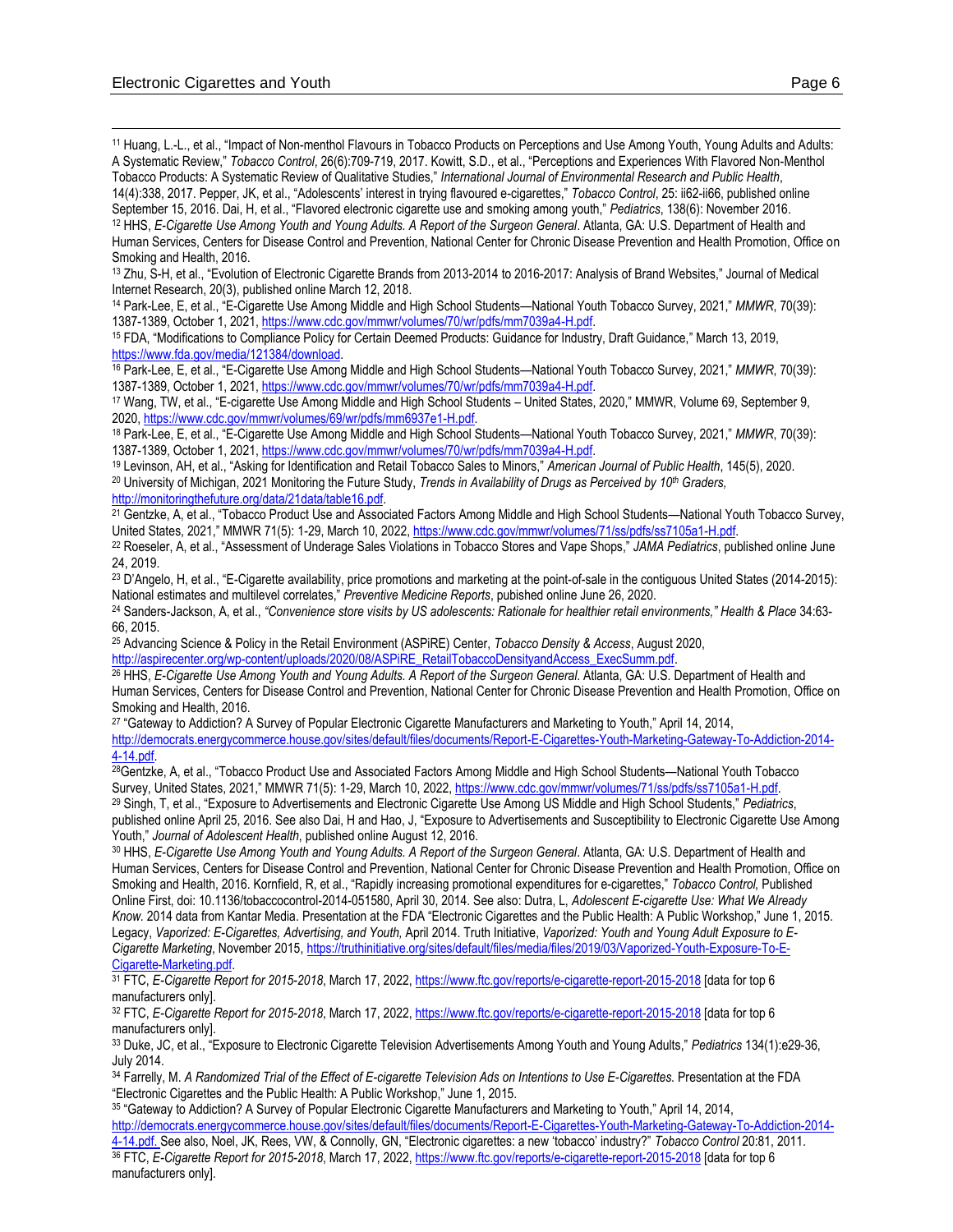<sup>37</sup> Huang, J, et al., "A cross-sectional examination of marketing of electronic cigarettes on Twitter," *Tobacco Control* 23:iii26-iii30, 2014. <sup>38</sup> Gentzke, A, et al., "Tobacco Product Use and Associated Factors Among Middle and High School Students—National Youth Tobacco Survey, United States, 2021," MMWR 71(5): 1-29, March 10, 2022[, https://www.cdc.gov/mmwr/volumes/71/ss/pdfs/ss7105a1-H.pdf.](https://www.cdc.gov/mmwr/volumes/71/ss/pdfs/ss7105a1-H.pdf)

<sup>39</sup> Richardson, A, et al., "Tobacco on the web: surveillance and characterization of online tobacco and e-cigarette advertising," *Tobacco Control,* Published Online First: February 14, 2014.

<sup>40</sup> Huang, J, et al., "Vaping versus Juuling: how the extraordinary growth and marketing of Juul transformed the US retail e-cigarette market," *Tobacco Control*, published online May 31, 2018.

<sup>41</sup> FTC, *E-Cigarette Report for 2015-2018*, March 17, 2022,<https://www.ftc.gov/reports/e-cigarette-report-2015-2018> [data for top 6 manufacturers only].

<sup>42</sup> Gentzke, A, et al., "Tobacco Product Use and Associated Factors Among Middle and High School Students—National Youth Tobacco Survey, United States, 2021," MMWR 71(5): 1-29, March 10, 2022[, https://www.cdc.gov/mmwr/volumes/71/ss/pdfs/ss7105a1-H.pdf.](https://www.cdc.gov/mmwr/volumes/71/ss/pdfs/ss7105a1-H.pdf) 

<sup>43</sup> D'Angelo, H, et al., "E-Cigarette availability, price promotions and marketing at the point-of-sale in the contiguous United States (2014-2015): National estimates and multilevel correlates," *Preventive Medicine Reports*, published online June 26, 2020.

<sup>44</sup> Wagoner, K.G., et al., "Availability and Placement of Nicotine Delivery Systems at the Point-of-Sale," *Nicotine & Tobacco Research*, 20(8): 1020-1024, 2018.

<sup>45</sup> HHS, *Smoking Cessation. A Report of the Surgeon General*. Atlanta, GA: U.S. Department of Health and Human Services, Centers for Disease Control and Prevention, National Center for Chronic Disease Prevention and Health Promotion, Office on Smoking and Health, 2020. <sup>46</sup> CDC, "Electronic Cigarettes." [https://www.cdc.gov/tobacco/basic\\_information/e-cigarettes/index.htm.](https://www.cdc.gov/tobacco/basic_information/e-cigarettes/index.htm) 

<sup>47</sup> HHS, *Know the Risks: E-Cigarettes & Young People*, accessed March 15, 2018 a[t https://e-cigarettes.surgeongeneral.gov/knowtherisks.html.](https://e-cigarettes.surgeongeneral.gov/knowtherisks.html) <sup>48</sup> HHS, *E-Cigarette Use Among Youth and Young Adults. A Report of the Surgeon General*. Atlanta, GA: U.S. Department of Health and Human Services, Centers for Disease Control and Prevention, National Center for Chronic Disease Prevention and Health Promotion, Office on Smoking and Health, 2016. NASEM, *Public Health Consequences of E-Cigarettes*, 2018.

49 American Association of Poison Control Centers, "Electronic Cigarettes and Liquid Nicotine," [https://aapcc.org/track/ecigarettes-liquid](https://aapcc.org/track/ecigarettes-liquid-nicotine)[nicotine.](https://aapcc.org/track/ecigarettes-liquid-nicotine) 

<sup>50</sup> CDC, "Dual Use of Tobacco Products." [http://www.cdc.gov/tobacco/campaign/tips/diseases/dual-tobacco-use.html#ten.](http://www.cdc.gov/tobacco/campaign/tips/diseases/dual-tobacco-use.html#ten) Accessed November 19, 2015.

<sup>51</sup> HHS, *E-Cigarette Use Among Youth and Young Adults. A Report of the Surgeon General*. Atlanta, GA: U.S. Department of Health and Human Services, Centers for Disease Control and Prevention, National Center for Chronic Disease Prevention and Health Promotion, Office on Smoking and Health, 2016.

52 CDC. "Dual Use of Tobacco Products." [http://www.cdc.gov/tobacco/campaign/tips/diseases/dual-tobacco-use.html#ten.](http://www.cdc.gov/tobacco/campaign/tips/diseases/dual-tobacco-use.html#ten) Accessed November 19, 2015.

<sup>53</sup> Cheng, T, "Chemical Evaluation of Electronic Cigarettes," *Tobacco Control* 23:ii11-ii17, May 2014.

[http://tobaccocontrol.bmj.com/content/23/suppl\\_2/ii11.full](http://tobaccocontrol.bmj.com/content/23/suppl_2/ii11.full). Goniewicz, ML, et al., "Levels of selected carcinogens and toxicants in vapour from electronic cigarettes," *Tobacco Control* 23(2):133-9, March 6, 2013. Williams, M, et al., "Metal and Silicate Particles Including Nanoparticles Are Present in Electronic Cigarette Cartomizer Fluid and Aerosol," *PlosOne,* 8(3), March 2013. See also Williams, M, "Electronic Cigarette Liquids and Vapors: Is It Harmless Water Vapor," presented October 3, 2013 at TRDRP Electronic Cigarette Webinar,

[http://www.trdrp.org/docs/Williams%20ecig%20vapor%20this%20time%20slides%202013.pdf.](http://www.trdrp.org/docs/Williams%20ecig%20vapor%20this%20time%20slides%202013.pdf)

<sup>54</sup> Goniewicz, ML, et al., "Levels of selected carcinogens and toxicants in vapour from electronic cigarettes," *Tobacco Control* 23(2):133-9, March 6, 2013. Williams, M, et al., "Metal and Silicate Particles Including Nanoparticles Are Present in Electronic Cigarette Cartomizer Fluid and Aerosol," *PlosOne,* 8(3), March 2013. See also FDA, "Harmful and Potentially Harmful Constituents in Tobacco Products and Tobacco Smoke: Established List," March 2012, [http://www.fda.gov/TobaccoProducts/GuidanceComplianceRegulatoryInformation/ucm297786.htm.](http://www.fda.gov/TobaccoProducts/GuidanceComplianceRegulatoryInformation/ucm297786.htm)

 Rubenstein, ML, et al., "Adolescent Exposure to Toxic Volatile Organic Chemicals from E-Cigarettes," *Pediatrics* 141(4):e20173557, 2018. Rubenstein, ML, et al., "Adolescent Exposure to Toxic Volatile Organic Chemicals from E-Cigarettes," *Pediatrics* 141(4):e20173557, 2018. Zhu, S-H, et al., "Four Hundred and Sixty Brands of E-cigarettes and Counting: Implications for Product Regulation," *Tobacco Control*, 23(Suppl 3):iii3-iii9, 2014[, http://tobaccocontrol.bmj.com/content/23/suppl\\_3/iii3.full.](http://tobaccocontrol.bmj.com/content/23/suppl_3/iii3.full)

<sup>58</sup> CDC, "Dual Use of Tobacco Products." [http://www.cdc.gov/tobacco/campaign/tips/diseases/dual-tobacco-use.html#ten.](http://www.cdc.gov/tobacco/campaign/tips/diseases/dual-tobacco-use.html#ten) Accessed November 19, 2015.

<sup>59</sup> Flavor and Extract Manufacturers Association of the United States (FEMA), *The Safety Assessment and Regulatory Authority to Use Flavors – Focus on E-Cigarettes*, Revised March 3, 2015[, http://www.femaflavor.org/safety-assessment-and-regulatory-authority-use-flavors-focus-e](http://www.femaflavor.org/safety-assessment-and-regulatory-authority-use-flavors-focus-e-cigarettes)cigarettes

<sup>60</sup> NASEM, *Public Health Consequences of E-Cigarettes*, 2018, p. 5-31.

<sup>61</sup> HHS, *E-Cigarette Use Among Youth and Young Adults. A Report of the Surgeon General. Atlanta, GA: U.S. Department of Health and* Human Services, Centers for Disease Control and Prevention, National Center for Chronic Disease Prevention and Health Promotion, Office on Smoking and Health, 2016.

<sup>62</sup> Barrington-Trimis, JL, Samet, JM, & McConnell, R, "Flavorings in Electronic Cigarettes: An Unrecognized Respiratory Health Hazard?" *The Journal of the American Medical Association*, doi:10.1001/jama.2014.14830, published online November 10, 2014. <sup>63</sup> NASEM, *Public Health Consequences of E-Cigarettes*, 2018.

<sup>64</sup> CDC, "Characteristics of Electronic Cigarette Use Among Middle and High School Students—United States, 2015," *MMWR*, 65(50-51): 1425- 1429[, https://www.cdc.gov/mmwr/volumes/65/wr/pdfs/mm655051a2.pdf.](https://www.cdc.gov/mmwr/volumes/65/wr/pdfs/mm655051a2.pdf) 

<sup>65</sup> HHS, *The Health Consequences of Smoking: 50 Years of Progress. A Report of the Surgeon General,* CDC, Office of Smoking and Health (OSH), 2014[, http://www.surgeongeneral.gov/library/reports/50-years-of-progress/index.html.](http://www.surgeongeneral.gov/library/reports/50-years-of-progress/index.html) See also: CDC Office on Smoking and Health, "Electronic Nicotine Delivery Systems: Key Facts," July 2015. Accessed November 19, 2015. http://www.cdc.gov/tobacco/stateandcommunity/pdfs/ends-key-facts2015.pdf

Accessed March 16, 2018.